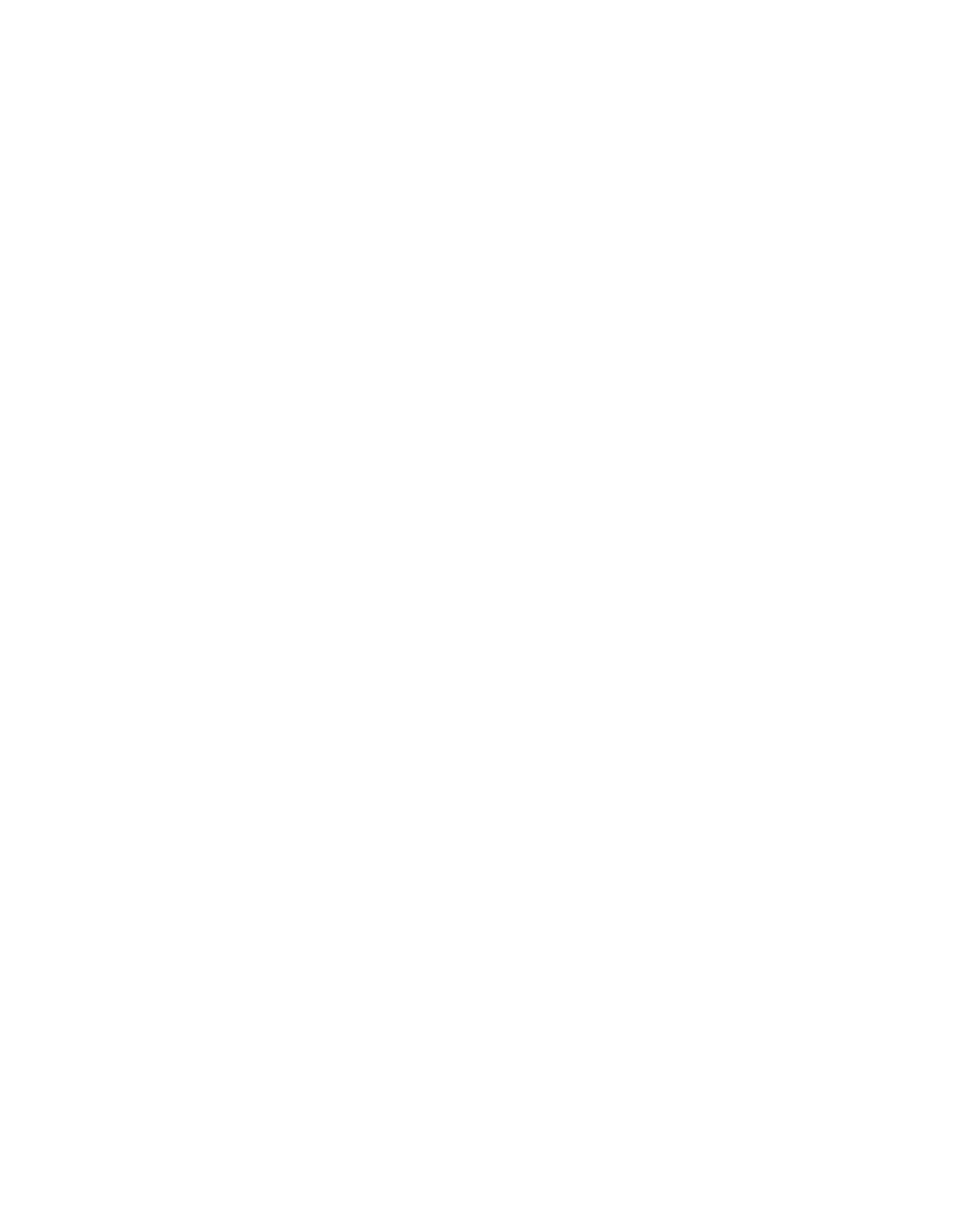# **TABLE OF CONTENTS**

| Page |
|------|
|      |
|      |
|      |
|      |
|      |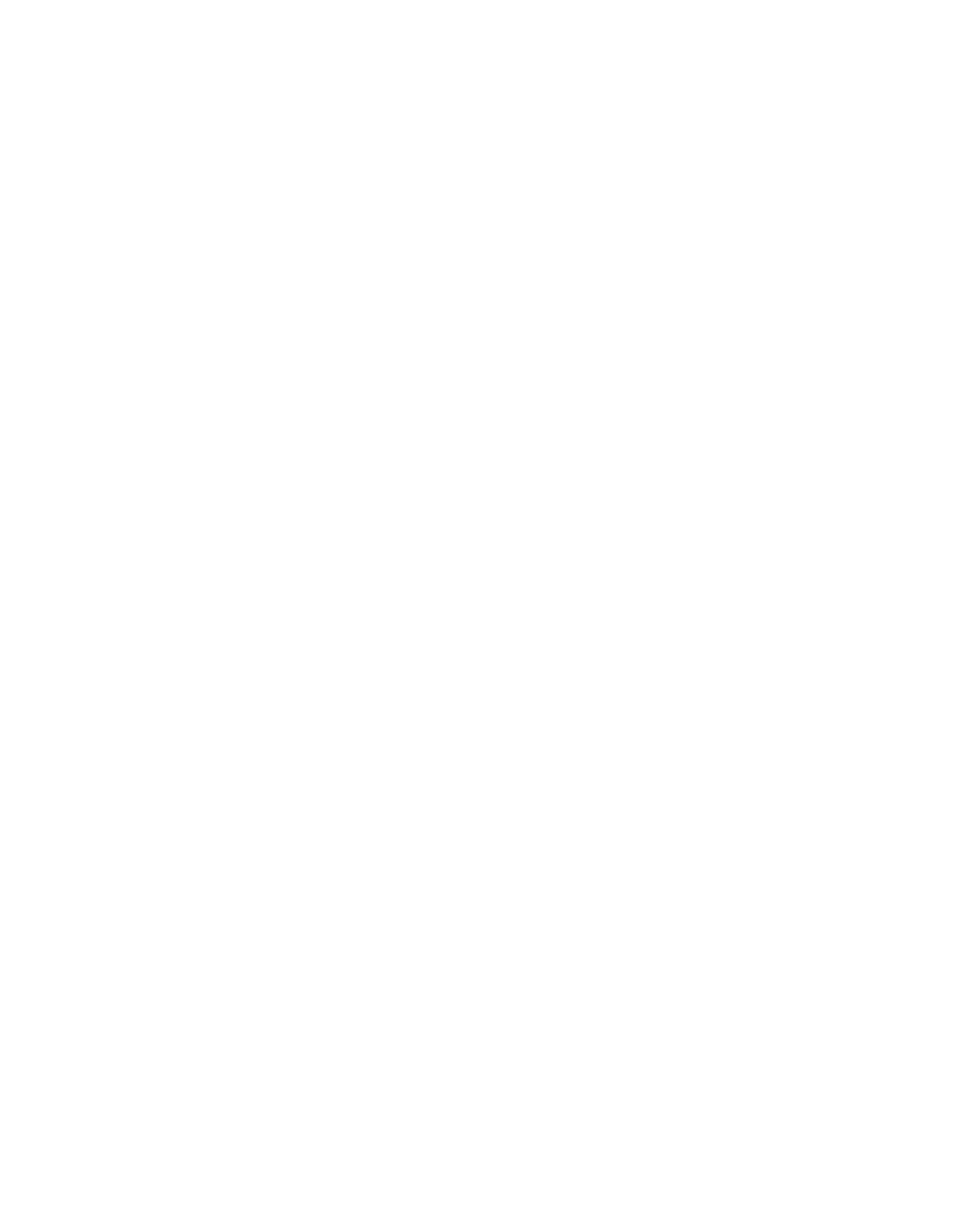# **Labour Rights, Inequality and Democracy**

#### **by Bernie Froese-Germain**

*"Unions make democracy work better." (Canadian Foundation for Labour Rights, 2013)*

#### *"Austeria"*

Perhaps the most predictable lesson we've learned about the imposition of fiscal austerity over the past few years has been that it has generally failed where it has been tried. In his keynote talk at the CCPA Post-Austerity session in Toronto in January, Alex Himelfarb, Director of the Glendon School of Public and International Affairs at York University and former Clerk of the Privy Council, outlined the detrimental impacts of the failed austerity experiment in Canada and many EU countries, and the serious contradictions inherent in this approach.

What became increasingly clear was that austerity had never been driven by fiscal policy or economics or evidence. It was driven by ideology. Market fundamentalism. A desire to make government much smaller, eliminate or reduce, as much as politics allowed, so-called entitlements, create a "probusiness" climate of less regulation, less government, and, above all, lower taxes.

Think about the irony of this: that the huge recession-induced deficits that were largely the result of tax cuts and deregulation were now the justification to renew the commitment to that same failed ideology. Deficits were a gift – cover to do what many had wanted to do all along. Cut government down to size. Cut services. Cut. It seems that every failure of this neoconservative approach is used by its advocates to justify doing more of the same. That's kind of nuts.

Yes it does seem to defy rational thought, but such is the ideologically-driven state of public policymaking these days. Himelfarb says austerity (or "austeria" as he calls it – Joseph Stiglitz has described austerity as "medieval medicine") also has opportunity costs. It prevents us from tackling big societal challenges like climate change, inequality and poverty, the erosion of our democracy. As he sees it, the alternative to austerity lies in "the renewal of our sense of the common good and a conversation about taxes because we only get the future we are willing to pay for."

Any conversation about taxes – and there is much to talk about – would have to include a discussion about the issue of corporate tax evasion and the growing use of tax havens to shelter massive corporate profits. Some estimates put the amount invested tax-free in off-shore tax havens at over \$20 trillion, representing billions of dollars in lost tax revenues (Canadians for Tax Fairness).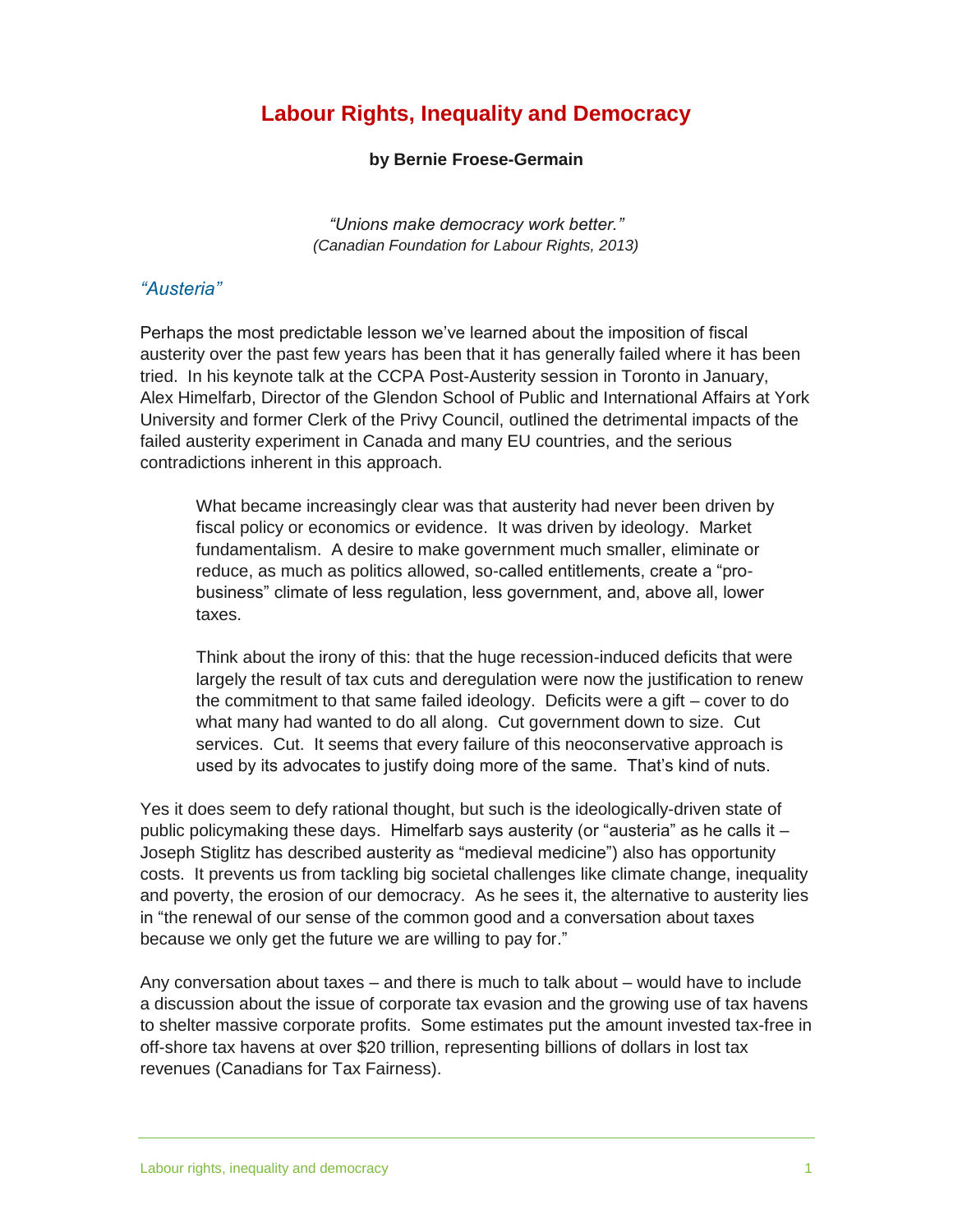## *Sustained attack on labour rights*

A recent Education International study of EI members examines global trends in freedom of association and collective bargaining in the education sector since the 2008 financial crisis. The study, conducted by Nora Wintour, found that in many countries, the economic crisis has been used by governments as a justification to cut education budgets and in particular, salaries and benefits of the education workforce. Internationally trade unions have faced unprecedented challenges to maintain existing rights and representation and to uphold and strengthen collective bargaining provisions. In response to the economic downturn, some governments have argued that it is necessary to revoke existing collective agreements; impose wage settlements and other terms and conditions through legislation; and adopt back-to-work legislation rather than use existing conciliation and arbitration mechanisms. Other impacts include the loss of pension and other benefits, introduction of merit pay schemes, and growth in individual contracts as opposed to the collective agreement (Ellis, 2013).

The attack on labour rights in Canada has also intensified in the crisis-driven climate of fiscal austerity, creating a divide and conquer mindset. Himelfarb says that currently, "the most visible cuts are the most politically sexy or at least saleable. The targets? Public servants, teachers' salaries, politically easy stuff that feeds off stereotypes and nurtures divisions between unionized and non-unionized, public and private."

Over the past thirty years we have witnessed a significant erosion of labour rights in Canada. According to a recent report by the Canadian Foundation for Labour Rights (CFLR),

between 1982 and 2012, there have been 200 restrictive labour laws passed by the federal and provincial governments. These restrictive pieces of legislation on labour rights have suspended or denied collective bargaining rights of workers in Canada …. The number of restrictive laws enacted in the past three decades is higher than any other period in the history of labour relations in Canada. (Sran et al., 2013, p. 29)

Examples include back-to-work legislation (including the arbitrary imposition of settlements), suspension of workers' bargaining rights and imposed wage freezes or rollbacks, restrictions on unions' ability to organize, and restrictions on the scope of bargaining and other union activities. Some of this legislation has violated the *Charter of Rights and Freedoms*.

Canada also has a poor record meeting its international labour obligations, specifically regarding the ratification of International Labour Organization (ILO) conventions. As the CFLR has documented, Canada has ratified only 34 of the ILO's 189 conventions, and only eight of the 31 conventions developed since 1982. In addition we are only one of 24 countries in the world that have not ratified core Convention No. 98 (introduced in 1949) on the right to organize a union and to bargain collectively. The CFLR states that,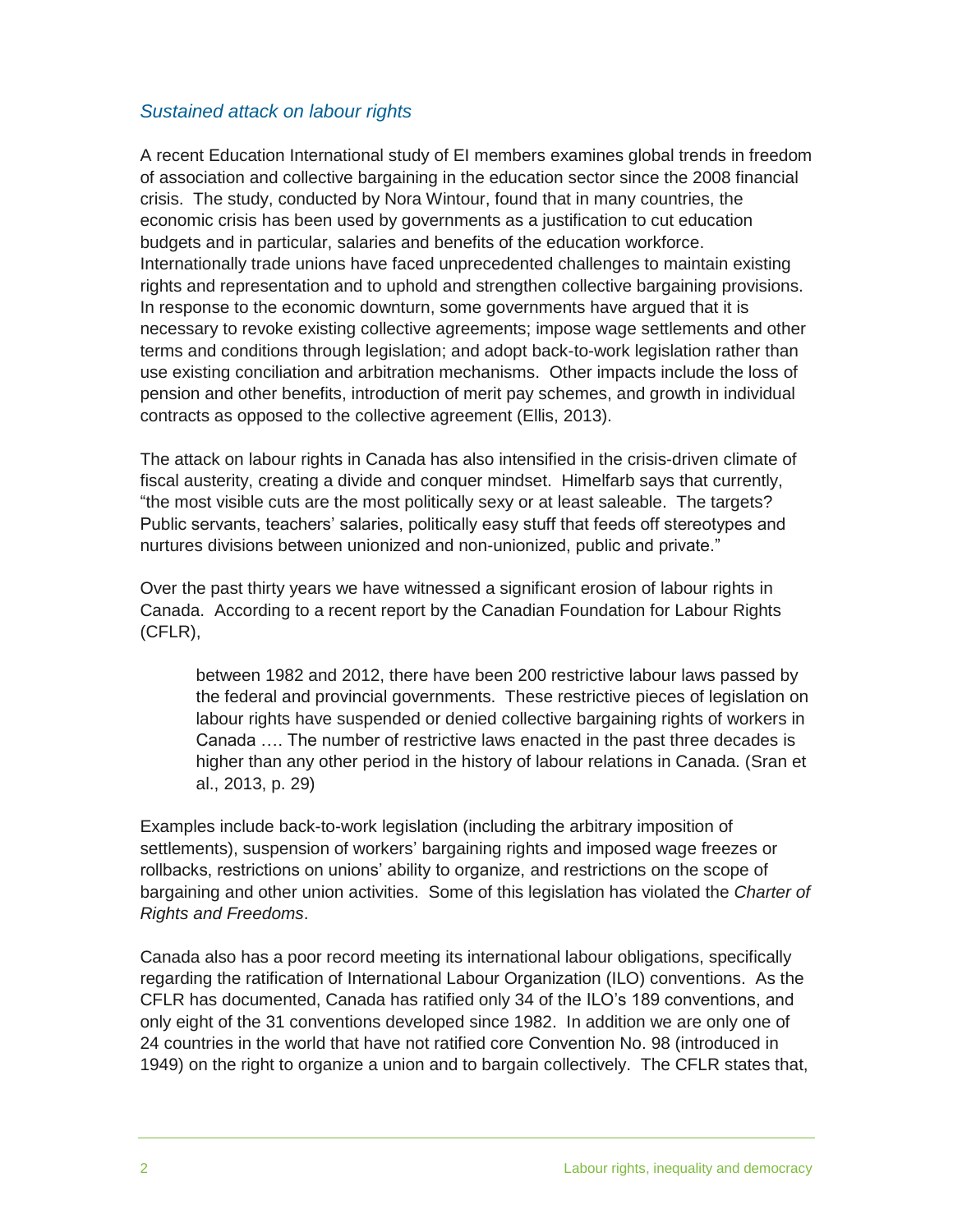Since 1982, Canada's record with respect to the number of complaints submitted to the ILO's Freedom of Association Committee is one of the worst of the 183 member States of the ILO … with unions in Canada filing more complaints than the national labour movements of any other country. There have been 84 ILO complaints filed against Canadian federal and provincial labour legislation since 1982.

This is an unenviable record to say the least.

Bill C-377 which passed in the House of Commons in Dec. 2012 is the most recent manifestation of the attack on unions and labour rights. The CFLR notes that Bill C-377 "imposes strict and excessive financial reporting measures on unions that will add costs and time-consuming administrative requirements to their normal activities." (Sran et al., 2013, p. 34) It is also discriminatory as it does not apply to employer bargaining associations or other professional associations that collect dues from their members. The Bill is currently being studied by the Senate.

In his testimony at a Senate committee hearing constitutional expert Professor Bruce Ryder was blunt in his assessment of Bill C-377:

It feels like it is using the *Income Tax Act* as a Trojan Horse to regulate unions …. The unprecedented detail of the disclosure obligations it places on labour organizations – and only on labour organizations – connects to no discernible tax policy issue or objective …. I am here to share the bad news that Bill C-377 is beyond the legislative jurisdiction of the Parliament of Canada. (Korski, 2013)

Some see Bill C-377 as setting the stage for ultimately eliminating the Rand formula, importing right-to-work legislation into Canada from the U.S. where about two dozen states have instituted right-to-work laws, most recently in Michigan. At the federal level Conservative MP Pierre Poilievre is strongly advocating what he calls "workers freedom" legislation which would give federal government employees the option of paying union dues. Ontario PC Leader Tim Hudak is also pushing for RTW-type laws.

Andrew Jackson in a recent report by the Broadbent Institute states that "the ultimate goal of Bill C-377 is to secure the information base needed to support American-style legislation that would allow union members to withhold dues spent on activities other than collective bargaining and workplace representation." The rationale seems to be that union members will not support their dues being spent on political causes they may not agree with. This is inconsistent with the longstanding critical role that unions play in human rights and social justice struggles in Canada and globally. It also ignores the fact that the democratic nature of unions requires such financial and other decisions to be decided upon by the union membership.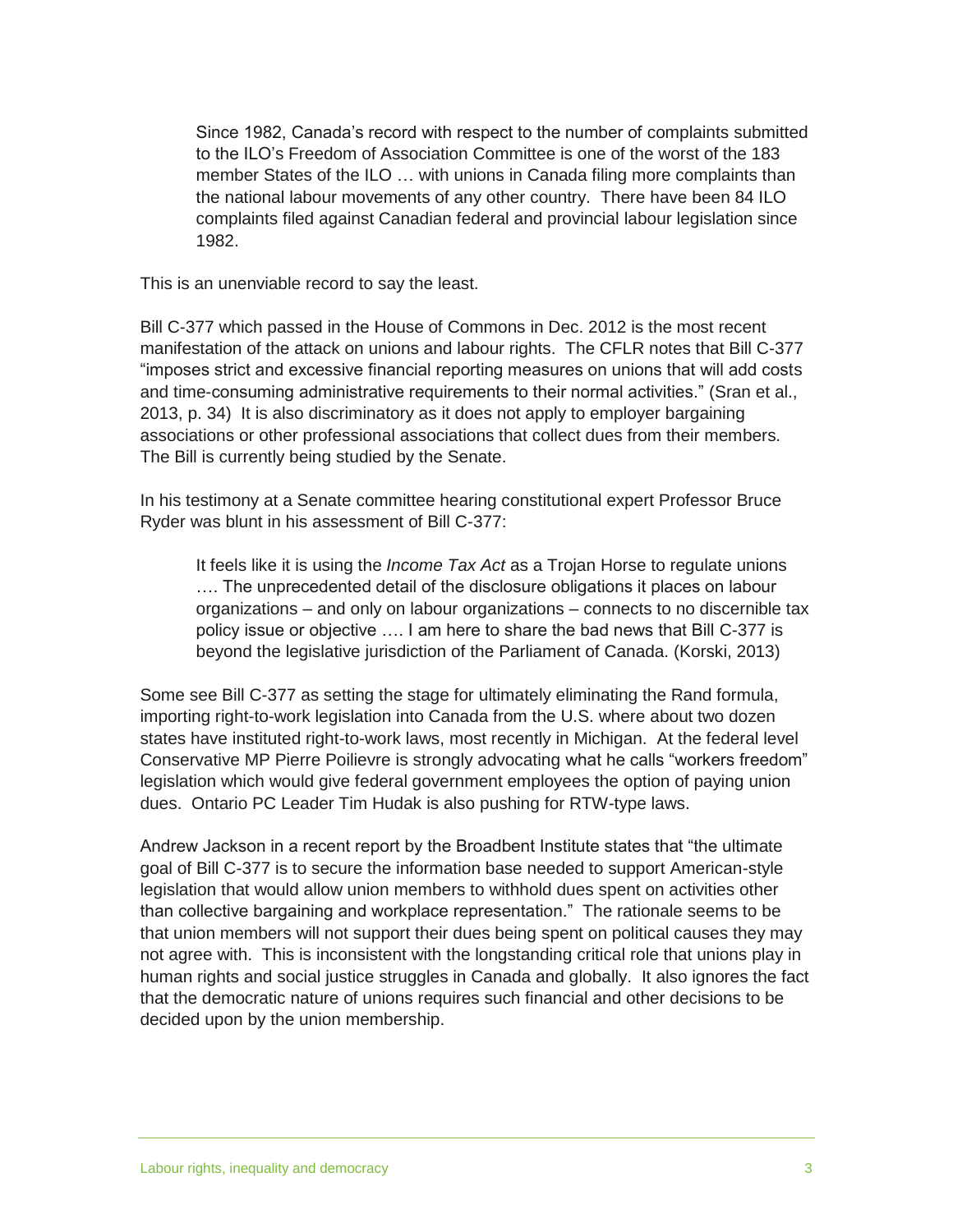Schenk reviews recent research on so-called "Right-to-Work" laws in the U.S., exposing their negative social and economic consequences and the fact that such laws "would be incompatible with the well-established Rand formula. This is a core principal of Canadian labour relations, which recognizes all workers in a unionized workplace benefit from the union and therefore, they should equally pay the costs of achieving and protecting those benefits." (p. 7) (The Rand formula requires workers to pay for the benefits they receive from being unionized but does not require them to be union members.) In Right-to-Work states workers' wages are an estimated \$1500 less annually (prompting some such as President Obama to describe the laws as "right to earn less") and workers are less likely to have employer-sponsored health insurance or pension plans than workers in states which don't have these laws. Such laws will also contribute to income inequality (Sran et al., 2013, pp. 34-35).

Writing in *NEA Today*, Long observes that the impact of Right-to-Work laws on public education in the U.S. has been to "drive away good teachers who move to other states with lower class sizes, better salaries and benefits, and more job security", and to effectively remove the ability for teachers to bargain for better teaching and learning conditions in their schools.

# *Growth of income inequality*

In 2011 the Occupy international protest movement, partly in response to the global financial crisis, put the issue of growing social and economic inequality  $-$  "we are the 99%" – on the political and media radar.

In Canada income inequality has worsened over the years. Earlier this year the Conference Board of Canada, in its *Society Report Card*, gave Canada a "C" grade on income inequality, ranking us 12th out of 17 peer countries. It found that "income inequality in Canada has increased over the past 20 years" and that "since 1990, the richest group of Canadians has increased its share of total national income, while the poorest and middle-income groups have lost share."

In her recent presentation to the House of Commons Standing Committee on Finance studying the issue of income inequality, CCPA Economist Armine Yalnizyan made this rather startling comparative observation on the share of income gains captured by the richest 1% of earners in Canada:

More of the gains from growth are ending up in the pockets of higher-income individuals and households than in the past. Based on individual tax data, the top 1% in Canada accounted for 32% of all income growth in the decade 1997- 2007. Think that is normal? It is four times the gain during a period of similar growth in the 1960s, and almost double the gains accruing to the top 1% during the Roaring Twenties. (p. 5)

She adds that this puts Canada "in uncharted territory economically." (p. 5)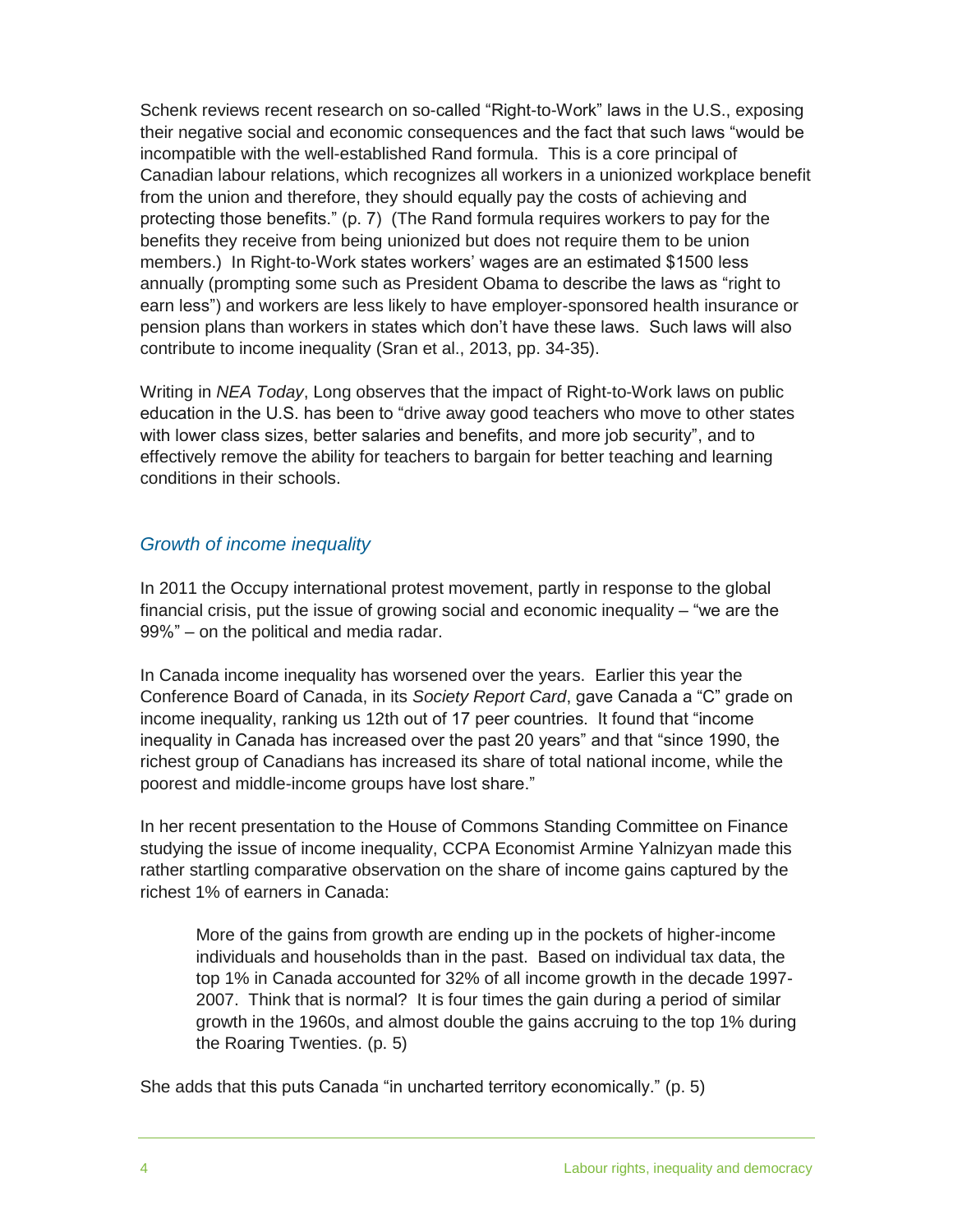Of course tackling inequality is not simply a moral issue. There is growing international recognition that income inequality can actually hurt the economy. The economic argument that equality and efficiency are trade-offs is disputed in this finding from a 2011 International Monetary Fund study (cited by the Conference Board) which links inequality with unsustainable economic growth:

"When growth is looked at over the long term, the trade-off between efficiency and equality may not exist. In fact equality appears to be an important ingredient in promoting and sustaining growth. The difference between countries that can sustain rapid growth for many years or even decades and the many others that see growth spurts fade quickly may be the level of inequality. Countries may find that improving equality may also improve efficiency, understood as more sustainable long-run growth."

Growing inequality matters for other important reasons. Divided societies have many more social problems. Citing research by Richard Wilkinson and Kate Pickett (authors of the 2009 book *The Spirit Level: Why Greater Equality Makes Societies Stronger*) Sran et al. state that,

More unequal societies tend to produce greater levels of social dysfunction, they commonly exhibit more crime, higher levels of mental illness, more illiteracy, lower life expectancies, higher rates of incarceration, lower degrees of civic engagement, higher teenage pregnancy rates, diminished social mobility and opportunities, lower levels of interpersonal trust, lower levels of general health, and weaker social shock absorbers for the poor. (p. 9)

It may surprise some to know that in the U.S. growing inequality and the hollowing out of the middle class are among the factors contributing to downward mobility in the higher education system. According to the OECD, "only about one in five young adults in the US reaches a higher level of education than their parents – among the lowest rates of upward mobility in the developed world." (Coughlan, 2012) The American dream is becoming more elusive it would seem – Wilkinson recently remarked at a conference on labour rights that, "If you want to live the American Dream... go to Denmark." (Fraser, 2013)

In other words more equal societies (less divided societies) are overall healthier societies and as such, reducing inequality is just good public policy.

### *The union advantage*

Those in the labour movement often tout the traditional union advantage as better wages (the wage premium) and benefits, and decent working conditions. Another face of the union advantage – and one with the potential to become the new narrative of the labour movement – is that it helps to keep income inequality in check (Littlemore, 2013).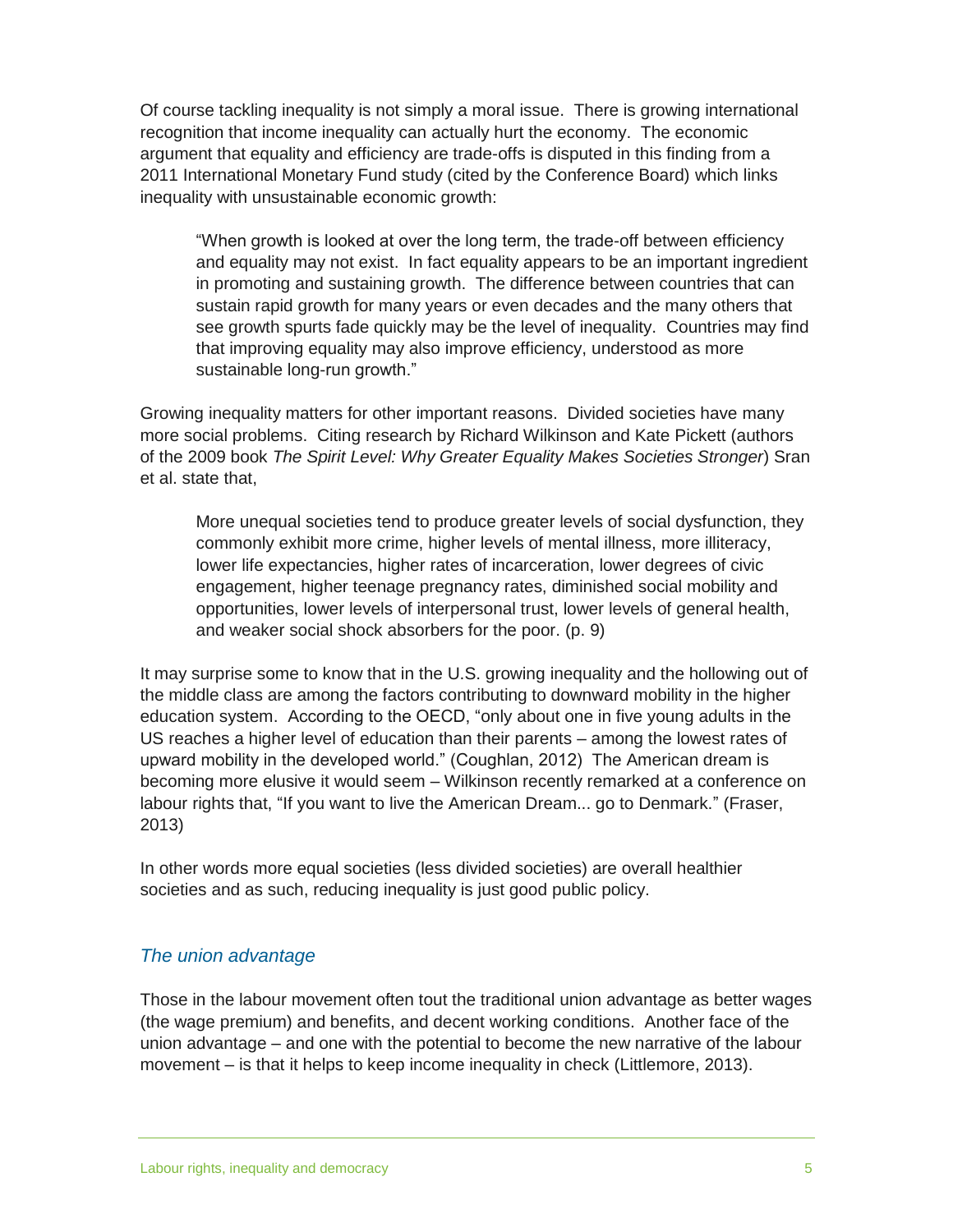There is mounting evidence of this. A 2008 International Labour Organization study of 51 countries demonstrated "a strong correlation between high union density and greater income equality." (Schenk, p. 7) A number of other international studies and reports support this finding. According to the CFLR,

the conservative-leaning World Bank has found that high levels of unionization lead to greater income equality, lower unemployment and inflation, higher productivity and speedier adjustments to economic shocks …. Moreover, there is a growing body of international literature across the political spectrum which has established that unions play a critical role in reducing income inequality. Tying this all together, it would be in the best interest of any nation to promote policies and legislation that strengthen labour rights as an effective strategy to reduce income inequality. (Sran et al., p. 4)

The message is quite clear – growing income inequality is bad for the economy and contributes to numerous social problems as measured across a broad range of social indicators. Rather than being an inevitable outcome of globalization or technological change, income inequality can be reduced through, among other measures, supporting and strengthening labour rights.

Toward this end and recognizing the dangers of increasing inequality, Yalnizyan proposes a number of actions the federal government could take in order to offset income inequality. These include direct income measures (such as enhancing the Child Tax Benefit, Guaranteed Income Supplement or Old Age Security as well as improving Employment Insurance); indirect support in terms of supporting provincial and territorial poverty reduction strategies; tax measures that would restore some fairness to the tax system (including, in the absence of any new measures, enforcing existing tax rules and regulations and ensuring the Canada Revenue Agency has the necessary resources to do so); and investing in as she says "the things that can greatly alleviate the pressure on middle- and low-income households: child care, transit, housing, post-secondary education." (p. 6)

Improving labour market policies and regulations is another proposed option – Yalnizyan states that,

As much as possible, balance the playing field in the labour market: In an era of growing corporate consolidation and increased bargaining power of employers, the federal government should not make it more difficult for workers to form unions and bargain collectively. The correlation between greater equality, a bigger middle class and unionization is widely documented (p. 7).

Similarly Schenk calls for a discussion on how to address the challenge of income inequality in Canada, suggesting that

the best way to deal with insecurity faced by a growing number of workers resulting from low wages and increasingly precarious work, is through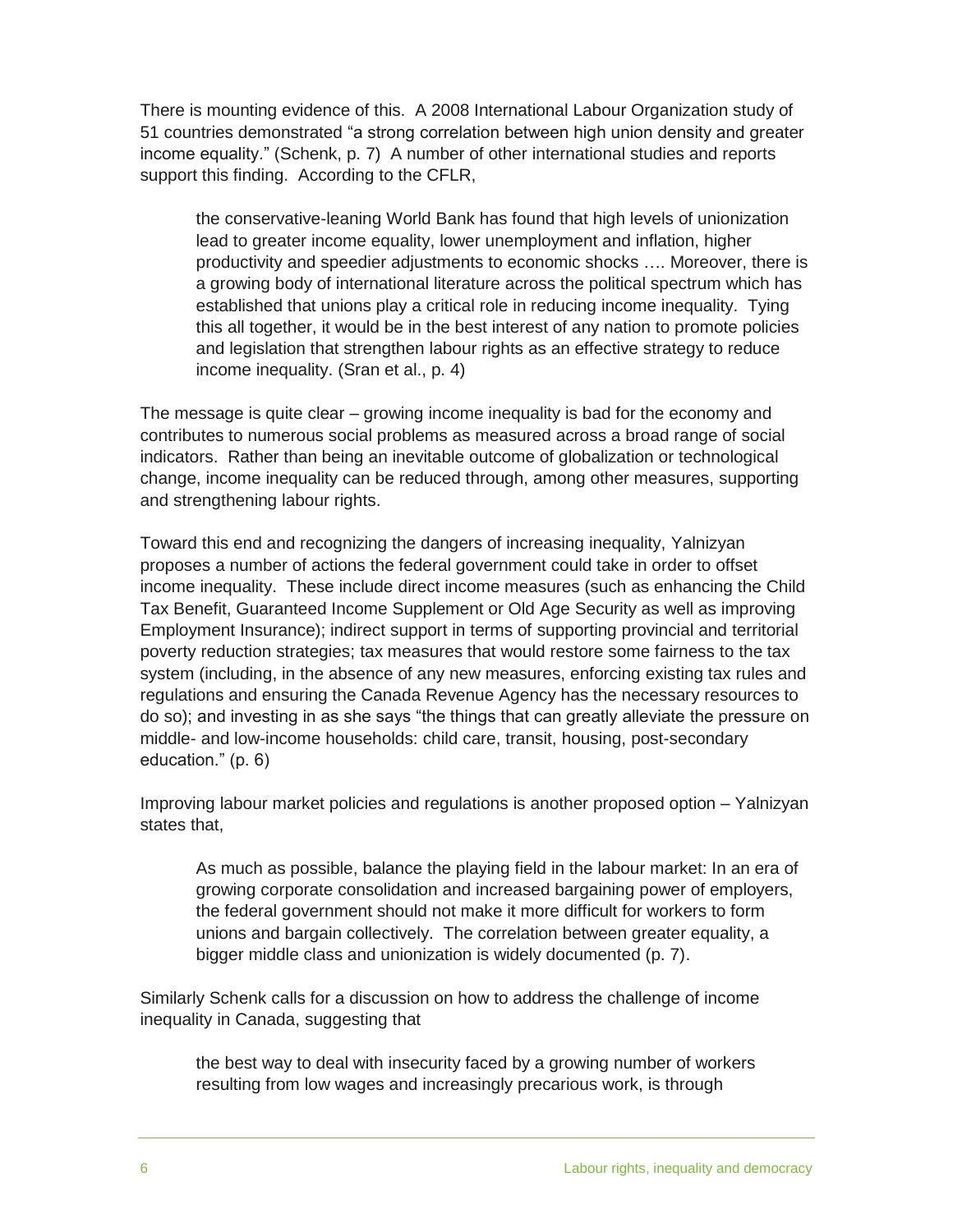progressive labour law reform which promotes unionization, rather than legislation like 'Right-to-Work' laws, which impact negatively on the living standards of Canadian workers. (p. 8)

In sum unions protect and advance the interests of their members and of society as a whole. As the Canadian Foundation for Labour Rights notes, "the attack on labour rights has a much broader impact than limiting the ability of unions to protect the interests of their members. It weakens democracy, destroys good jobs, produces greater income inequality and threatens the economic and social well-being of ordinary citizens."

The CFLR lays out some basic elements of a national strategy for the labour movement and its progressive allies to defend, promote and strengthen labour rights. Among the elements is the need to change the public discourse on labour rights by emphasizing that in addition to being statutory rights, labour rights including collective bargaining are also human rights. In concert with this – and echoing Himelfarb's earlier comments – is the need to shift public and political discourse on the value of public services and fair taxation, all in service of the common good.

When considering the critical role of the labour movement in Canadian society we need to ask ourselves these simple questions:

- What would the middle class look like without unions? Or perhaps more to the point, would there even be a middle class in the absence of unions?
- What would our social safety net look like without unions?
- What would our public education system look like without unions?
- What would our democracy look like without unions?

Indeed the success of public education is built on a high quality teaching profession supported by strong vibrant teacher unions. Educational improvements negotiated through the collective bargaining process are substantial. They include services for students with special needs, ESL programs, reductions in primary class size, ratios for teacher-librarians based on school size, teacher preparation time, professional development days, setting up teams to discuss individual student progress, mentorship programs, and equity in education initiatives (Salutin, 2012, pp. 61-62). No doubt we could add to this list many more union-initiated changes that are beneficial for student learning.

When teachers stand up for their collective bargaining and other labour rights (for example as they did last year in Ontario to oppose anti-labour legislation Bill 115), they are putting into practice the lessons in democracy they teach their students every day – the importance of fighting for hard-won democratic rights and freedoms and of being active responsible citizens in a democratic society.

Teachers' ability to exercise their fundamental labour rights is integral to the achievement of quality public education.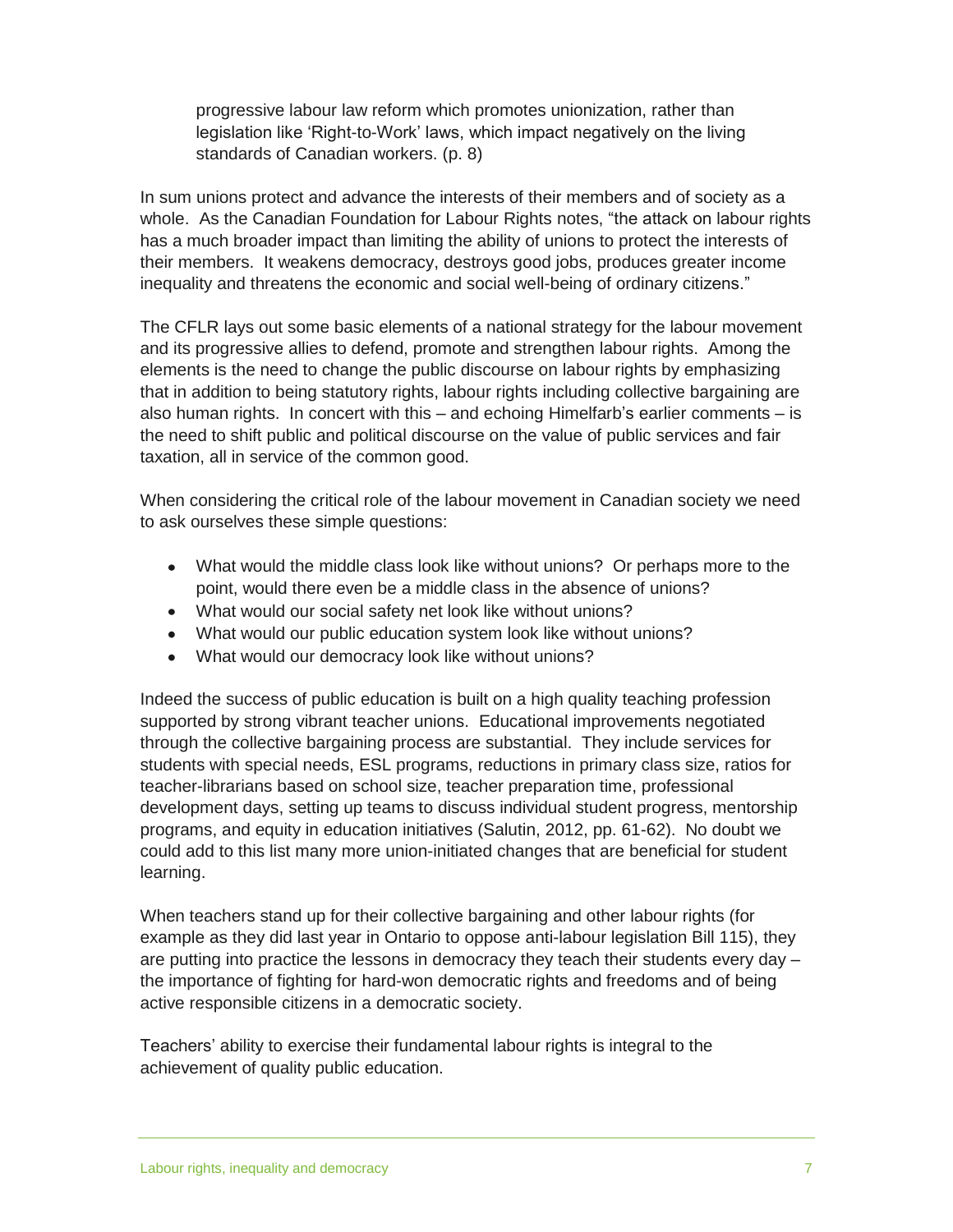## *References*

Canadian Foundation for Labour Rights. "Canada's record at the International Labour Organization (ILO)."

[www.labourrights.ca/issues/fact3-canadas-record-ilo](http://www.labourrights.ca/issues/fact3-canadas-record-ilo)

Canadian Foundation for Labour Rights. "Solutions – A vigorous defence of labour rights is critical and possible." [www.labourrights.ca/solutions/vigorous-defence](http://www.labourrights.ca/solutions/vigorous-defence)

Canadian Labour Congress (May 2013). "Submission of the Canadian Labour Congress to the Standing Senate Committee on Banking, Trade and Commerce Regarding Bill C-377 *An Act to Amend the Income Tax Act (Labour Organizations)*".

Canadians for Tax Fairness website. [www.taxfairness.ca/](http://www.taxfairness.ca/)

Conference Board of Canada (2013). *How Canada Performs: A Report Card on Canada*. Ottawa. [www.conferenceboard.ca/hcp/details/society.aspx](http://www.conferenceboard.ca/hcp/details/society.aspx)

Coughlan, Sean (Dec. 3, 2012). "Downward mobility haunts US education." *BBC News*. [www.bbc.co.uk/news/business-20154358?print=true](http://www.bbc.co.uk/news/business-20154358?print=true)

Ellis, Myles (2013). "Teacher Collective Bargaining: An International Perspective." Presentation at Canadian Teachers' Federation Conference – "Teacher Collective Bargaining: Reaffirming Our Rights", Toronto, May 26-28, 2013.

Fraser, Calvin (May 2013). "Our changing society: A call to action." *CTF Perspectives*.

Himelfarb, Alex (2013). "The age of austerity." Canadian Centre for Policy Alternatives (CCPA) Post-Austerity session, Toronto, Jan. 9, 2013. <http://afhimelfarb.wordpress.com/2013/01/24/the-age-of-austerity/>

Jackson, Andrew (April 2013). "Union Communities, Healthy Communities: The new attack on unions and its threat to shared prosperity in Canada." Broadbent Institute, Ottawa.

[www.broadbentinstitute.ca/sites/default/files/documents/union-en.pdf](http://www.broadbentinstitute.ca/sites/default/files/documents/union-en.pdf)

Korski, Tom (May 27, 2013). "Union bill unlawful: Expert." *Blacklock's Reporter*. [www.blacklocks.ca/union-bill-unlawful-expert/](http://www.blacklocks.ca/union-bill-unlawful-expert/)

Littlemore, Richard (March 27, 2013). "Do unions have a future?" *The Globe & Mail*. [www.theglobeandmail.com/report-on-business/rob-magazine/do-unions-have-a](http://www.theglobeandmail.com/report-on-business/rob-magazine/do-unions-have-a-future/article10310754/?utm_source=Shared+Article+Sent+to+User&utm_medium=E-mail:+Newsletters+/+E-Blasts+/+etc.&utm_campaign=Shared+Web+Article+Links)[future/article10310754/?utm\\_source=Shared+Article+Sent+to+User&utm\\_medium=E](http://www.theglobeandmail.com/report-on-business/rob-magazine/do-unions-have-a-future/article10310754/?utm_source=Shared+Article+Sent+to+User&utm_medium=E-mail:+Newsletters+/+E-Blasts+/+etc.&utm_campaign=Shared+Web+Article+Links)[mail:+Newsletters+/+E-Blasts+/+etc.&utm\\_campaign=Shared+Web+Article+Links](http://www.theglobeandmail.com/report-on-business/rob-magazine/do-unions-have-a-future/article10310754/?utm_source=Shared+Article+Sent+to+User&utm_medium=E-mail:+Newsletters+/+E-Blasts+/+etc.&utm_campaign=Shared+Web+Article+Links)